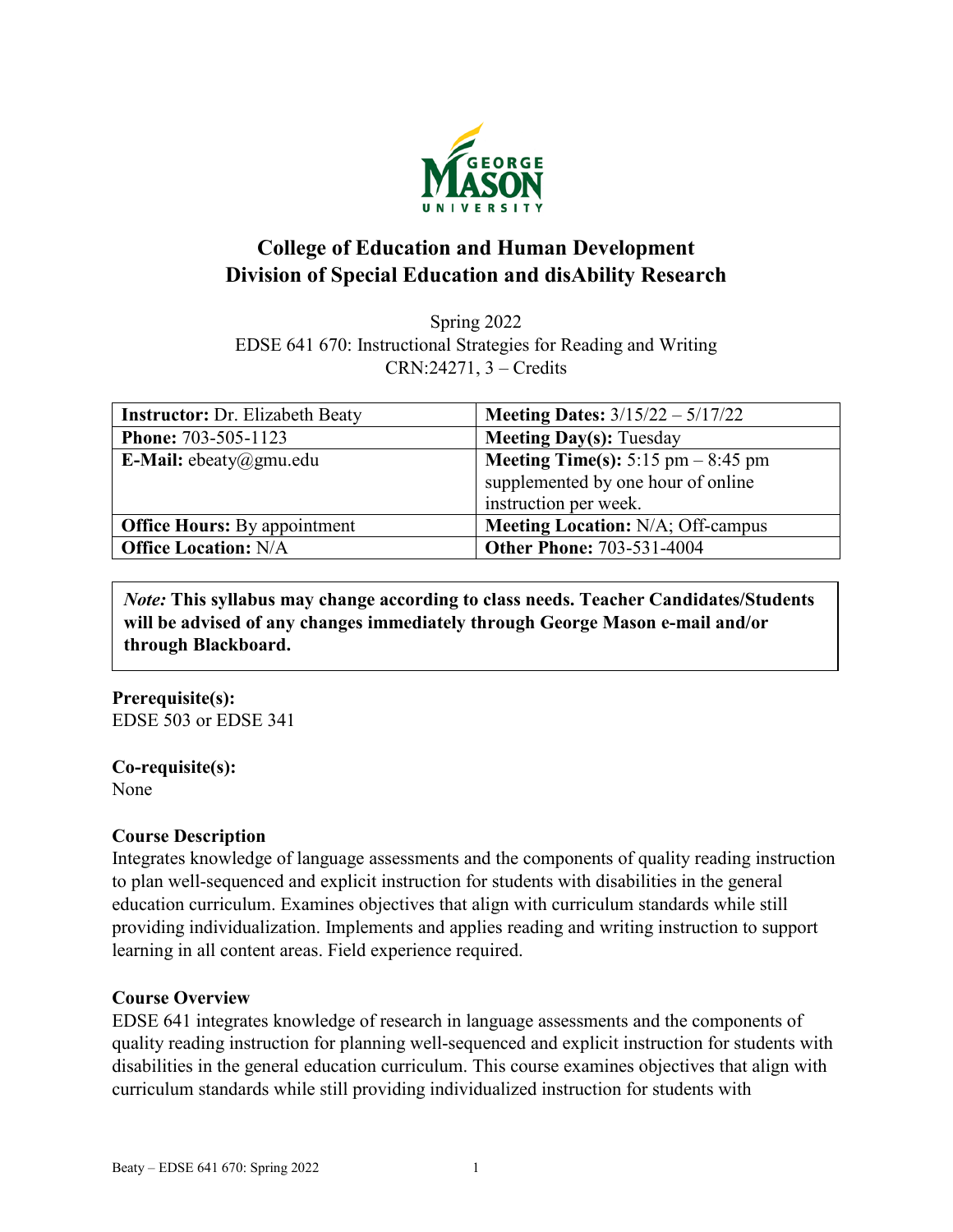disabilities. Implementation and application of reading and writing instruction is developed to support the learning of students with disabilities in all content areas.

## **Advising Contact Information**

Please make sure that you are being advised on a regular basis as to your status and progress in your program. Students in Special Education and Assistive Technology programs can contact the Special Education Advising Office at 703-993-3670 or [speced@gmu.edu](mailto:speced@gmu.edu) for assistance. All other students should refer to their assigned program advisor or the Mason Care Network (703- 993-2470).

## **Advising Tip**

Did you know there are scholarship opportunities for graduate students in CEHD? For more information, visit [https://cehd.gmu.edu/students/funding/scholarships.](https://cehd.gmu.edu/students/funding/scholarships)

## **Course Delivery Method**

Learning activities include the following:

- 1. Class lecture and discussion
- 2. Application activities
- 3. Individual and/or small group activities and assignments
- 4. Individual and/or small group presentations
- 5. Research-based writing activities and assignments
- 6. Video and other media supports
- 7. Research and presentation activities
- 8. Electronic supplements and activities via Blackboard

## **Learner Outcomes**

Upon completion of this course, students will be able to:

- 1. Identify and understand curriculum development that includes a scope and sequence, lesson plans, differentiated instructional methodologies (e.g., systematic and explicit instruction, multisensory approaches), assistive technology, accommodations, and assessment that is based on the general education curriculum Virginia Standards of Learning at the elementary, middle, and secondary level.
- 2. Identify and understand the structure and organization of reading and writing instruction in general education and other instructional settings representing the continuum of special education services.
- 3. Demonstrate an understanding of foundational knowledge and the reciprocal nature of reading and writing that includes an appraisal of the complex nature of reading noted in the Virginia professional studies requirements. Skills include proficiency in a wide variety of comprehension, vocabulary, and writing strategies; as well as the ability to develop student proficiency and appreciation of a variety of literature and reading including fiction and nonfiction, independent reading, and writing across the curriculum.
- 4. Analyze and critique data-based modifications and specified accommodations to general or specialized instruction as needed to promote student academic progress and effective preparation for the Virginia Standards of Learning assessments.
- 5. Identify and apply assistive technologies to support instructional assessment, planning, and delivery of instruction for students with disabilities to access the general education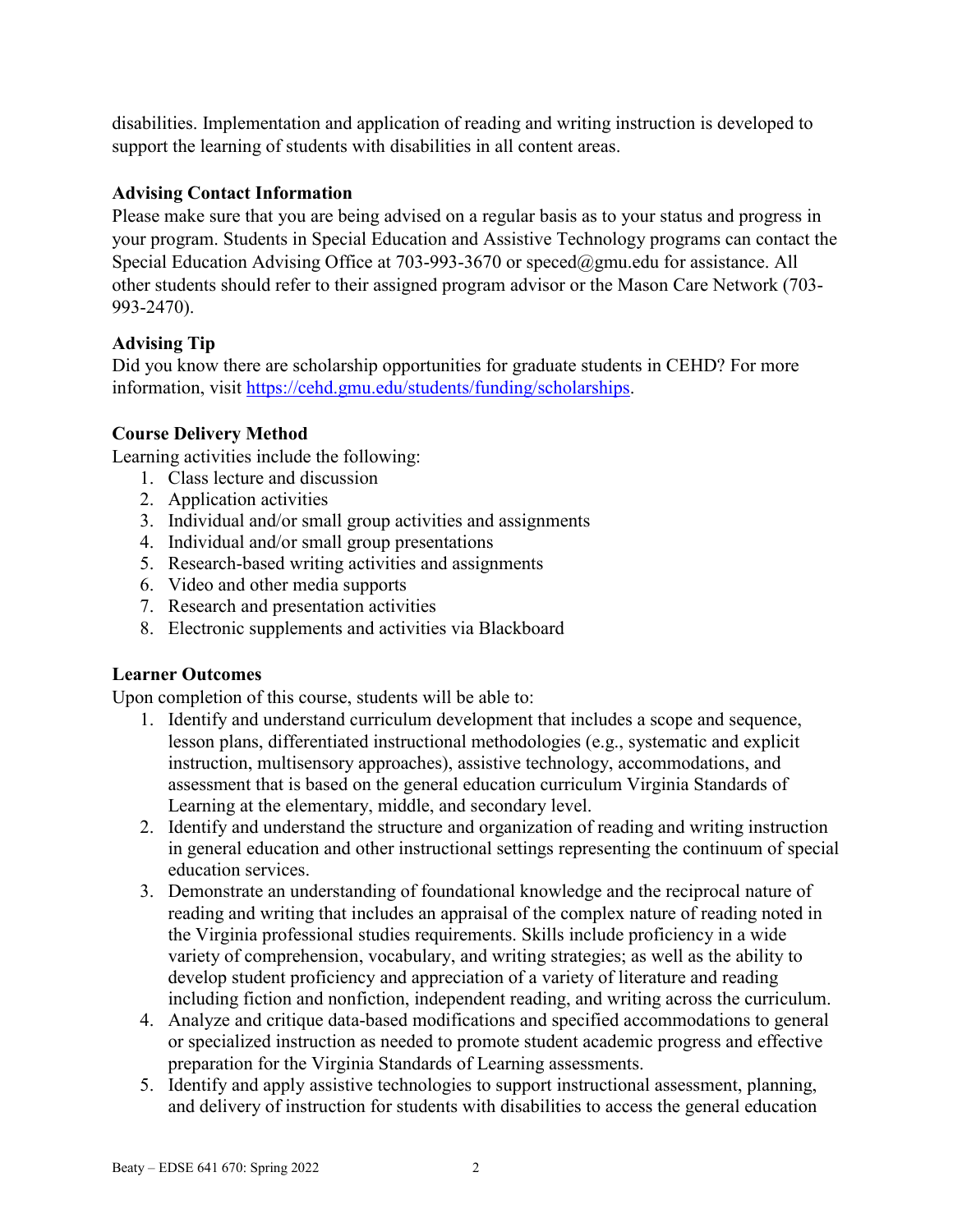curriculum.

- 6. Formulate and create individual educational planning and instruction for students with disabilities who access the general education curriculum including:
	- a. Essential concepts, vocabulary, and content across general and specialized curriculum.
	- b. Handwriting, use of writing conventions/mechanics (i.e., spelling, capitalization, punctuation, grammar), and sentence development.
	- c. Stages of the writing process and writing genres.
	- d. Accuracy, fluency, and comprehension in content text reading.
	- e. Cross-disciplinary knowledge and skills such as critical thinking and problem solving.
	- f. IEP specified accommodations within the general education classroom.
- 7. Evaluate research, individual abilities, interests, learning environments, and culturally and linguistically relevant curriculum and pedagogy in the selection, development, and adaptation of learning materials and experiences for students with disabilities who access the general education curriculum.
- 8. Apply course concepts to K-12 School settings through field -based learning experiences (e.g., field experiences in K-12 classrooms, field-based case studies, field-based virtual/online learning experiences.)

## **Professional Standards**

(Council for Exceptional Children [CEC] and the Interstate Teacher Assessment and Support Consortium [InTASC]). Upon completion of this course, students will have met the following professional standards: CEC Standard 1: Learner development and individual learning differences (InTASC 1, 2); CEC Standard 3: Curricular Content Knowledge (InTASC 4, 5); CEC Standard 4: Assessment (InTASC 6) & CEC Standard 5: Instructional planning and strategies (InTASC 7, 8).

## **Required Texts**

- Archer, A.L., & Hughes, C.A. (2010). *Explicit Instruction: Effective and Efficient Teaching* (1<sup>st</sup>) ed.). Guildford Press. ISBN-13: 978-1609180416 (Chapters 3, 4, and 8 only)
- Harris, K. R., Graham, S., Mason, L. H., & Friedlander, B. (2008). *Powerful writing strategies for all students.* Brooks. ISBN-13: 978-1-55766-705-2

Vaughn, S., & Bos C. S. (2020). *Strategies for teaching students with learning and behavior problems* (10th ed.). Pearson. ISBN-13: 978-0134792019 **(10th Edition only!)**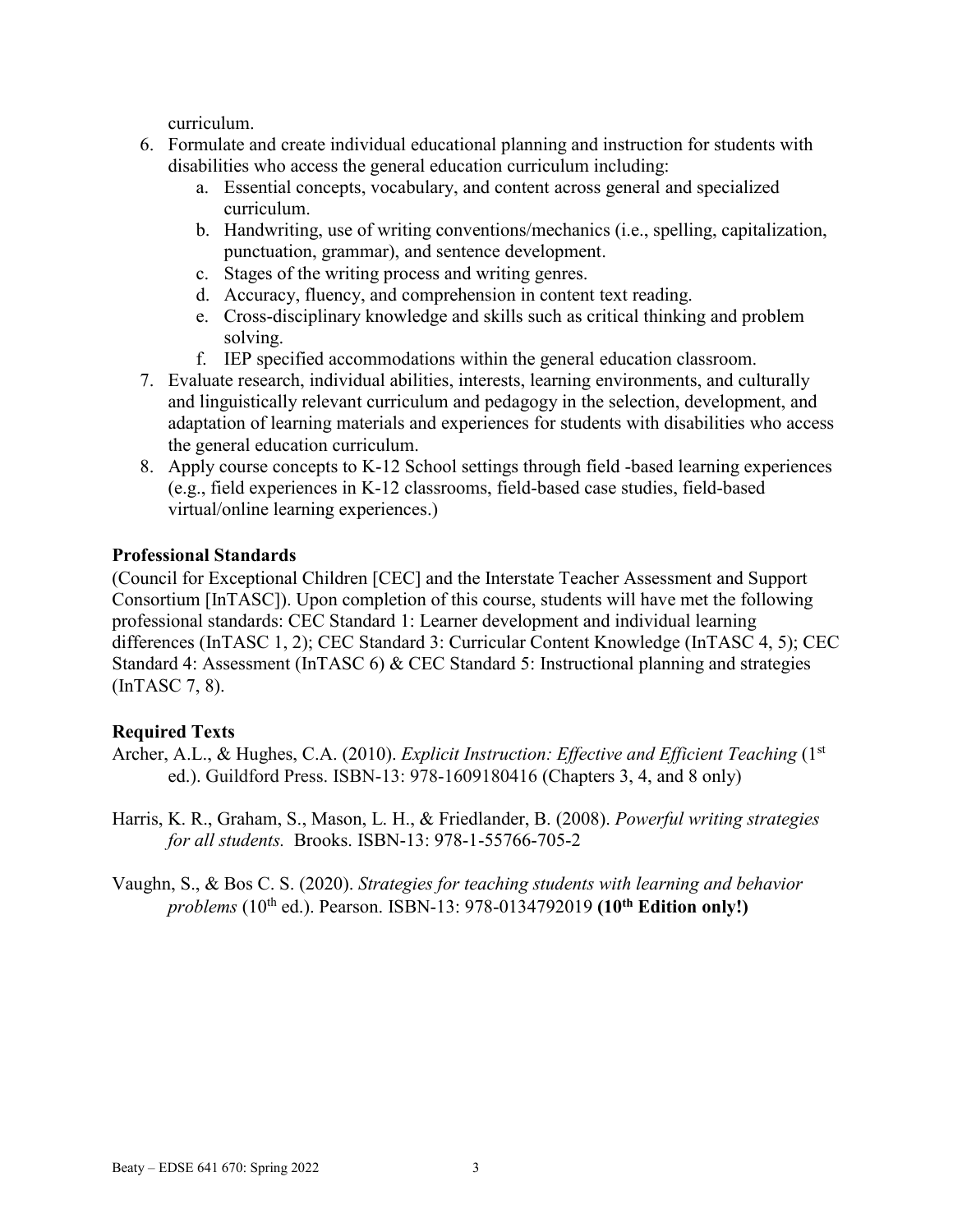#### **Recommended Texts**

- American Psychological Association*.* (2020). *Publication manual of the American Psychological Association* (7th ed.). <https://doi.org/10.1037/0000165-000>
- Fisher, D., & Frey, N. (2020). *Improving adolescent literacy: Content area strategies at work (5<sup>th</sup> ed.).* Pearson Education. ISBN-13: 978-0135180877

**Required Resources** *(All required resources found on the course Blackboard site)* The IRIS Center. (2019). *CSR: A Reading Comprehension Strategy.* Retrieved from [https://iris.peabody.vanderbilt.edu/module/csr/.](https://iris.peabody.vanderbilt.edu/module/csr/)

- Mastropieri, M., & Scruggs, T., (2004). Improving attention and memory. In M. Mastropieri and T. Scruggs, *The inclusive classroom: Strategies for effective instruction* (pp. 283-301). Upper Saddle River, NJ: Pearson.
- Mercer, C.D., & Mercer, A.R. (2005). *Teaching students with learning problems, 7th ed.* Upper Saddle River, NJ: Pearson. (Handwriting: pp. 340-365).
- Mercer, C.D., & Mercer, A.R. (2005). *Teaching students with learning problems, 7th ed.*  Upper Saddle River, NJ: Pearson. (Spelling: pp. 366-383).
- Rudinsky, L.T., & Haskell, E.C. (1997). *How to teach spelling.* Cambridge, MA: Educators Publishing Service, Inc. (pp. 1-3).
- Saddler, B. (2005). Sentence combining: A sentence-level writing intervention. *The Reading Teacher, 58,* 468-471.
- Wheatley, J.P. (2005). *Strategic spelling: Moving beyond word memorization in the middle grades.* Newark, DE: International Reading Association: (pp. 130-131).

**Additional Readings** *(All additional reading found on the course Blackboard site.)*

- Ciullo, S., Falcomata, T. S., Pfannenstiel, K., & Billingsley, G. (2015). Improving learning with science and social studies text using computer-based concept maps for students with disabilities. *Behavior modification*, *39* (1), 117-135.
- Datchuk, S. M., & Kubina, R. M. (2013). A review of teaching sentence-level writing skills to students with writing difficulties and learning disabilities. *Remedial and Special Education*, *34*, 180-192.
- Mason, L. H., & Graham, S. (2008). Writing instruction for adolescents with learning disabilities: Programs of intervention research. *Learning Disabilities Research & Practice*, *23*, 103-112.
- Stevens, E. A., Park, S., & Vaughn, S. (2018). A review of summarizing and main idea interventions for struggling readers in grades 3 through 12: 1978–2016. *Remedial and Special Education*, [https://doi.org/10.1177/0741932517749940.](https://doi.org/10.1177/0741932517749940)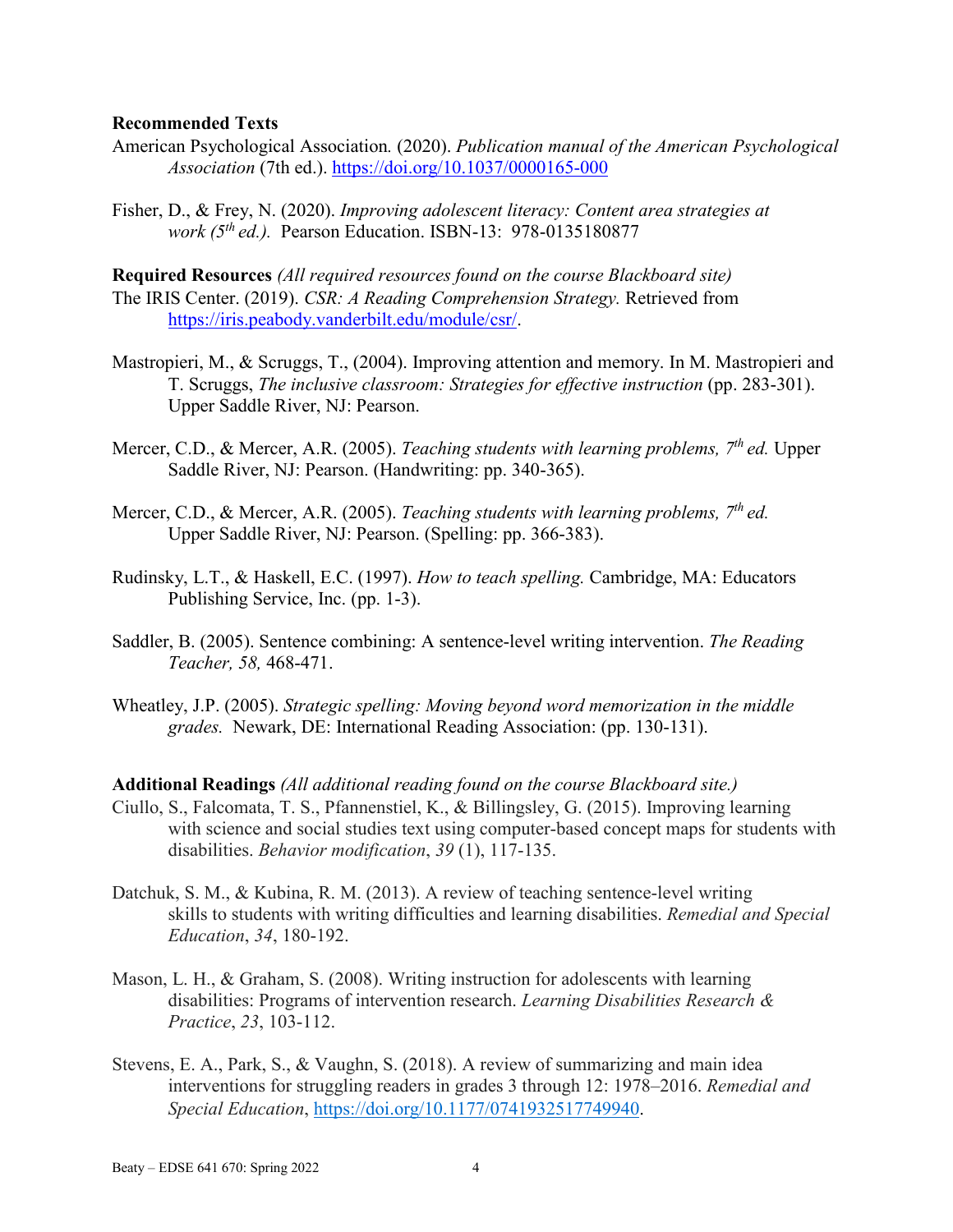Williams, K. J., Walker, M. A., Vaughn, S., & Wanzek, J. (2017). A synthesis of reading and spelling interventions and their effects on spelling outcomes for students with learning disabilities. *Journal of Learning Disabilities*, *50*, 286-297.

#### **Course Performance Evaluation**

Students are expected to submit all assignments on time in the manner outlined by the instructor (e.g., Blackboard, VIA, hard copy).

#### **VIA Performance-Based Assessment Submission Requirement**

It is critical for the special education program to collect data on how our students are meeting accreditation standards. Every teacher candidate/student registered for an EDSE course with a required Performance-based Assessment (PBA) is required to upload the PBA to VIA (regardless of whether a course is an elective, a one-time course or part of an undergraduate minor). A PBA is a specific assignment, presentation, or project that best demonstrates one or more CEC, InTASC or other standard connected to the course. A PBA is evaluated in two ways. The first is for a grade, based on the instructor's grading rubric. The second is for program accreditation purposes. Your instructor will provide directions as to how to upload the PBA to VIA.

For EDSE 641, the required PBA is Content Text Instructional Plan. Please check to verify your ability to upload items to VIA before the PBA due date.

#### *Assignments and/or Examinations*

#### **Performance-based Assessment**

#### **(VIA submission required)**

#### **Content text instructional plan (100 points):** *Please see Blackboard*

This project is designed to help you apply skills for integrating instruction when teaching content material in social studies/history, science, or health. You will select a chapter from a content textbook for students between  $6<sup>th</sup>$  and  $12<sup>th</sup>$  grade (the text and chapter will be provided by the course instructor). You will develop an instructional plan for teaching a small section of content. Your plan should address an anticipatory event, text structure, questioning, graphic organizers, vocabulary, reading comprehension before, during, and after reading, and writing. At least five research-based references (approved by professor) should be included to support your instructional plans. You will prepare a 10-12 slide PowerPoint presentation that demonstrates how you will teach the content in your textbook. Your PowerPoint will be directed to fellow teachers as if you were presenting an instructional plan during a unit planning meeting with your colleagues. You will share a draft of this PowerPoint presentation with your peers. You will post the final PowerPoint on Blackboard in Assessments. More information will be provided during the first class session and posted on Blackboard.

## **College Wide Common Assessment (VIA submission required)**

This course contains at least one Common Assessment developed by the College of Education and Human Development to assess our candidates' performance on nationally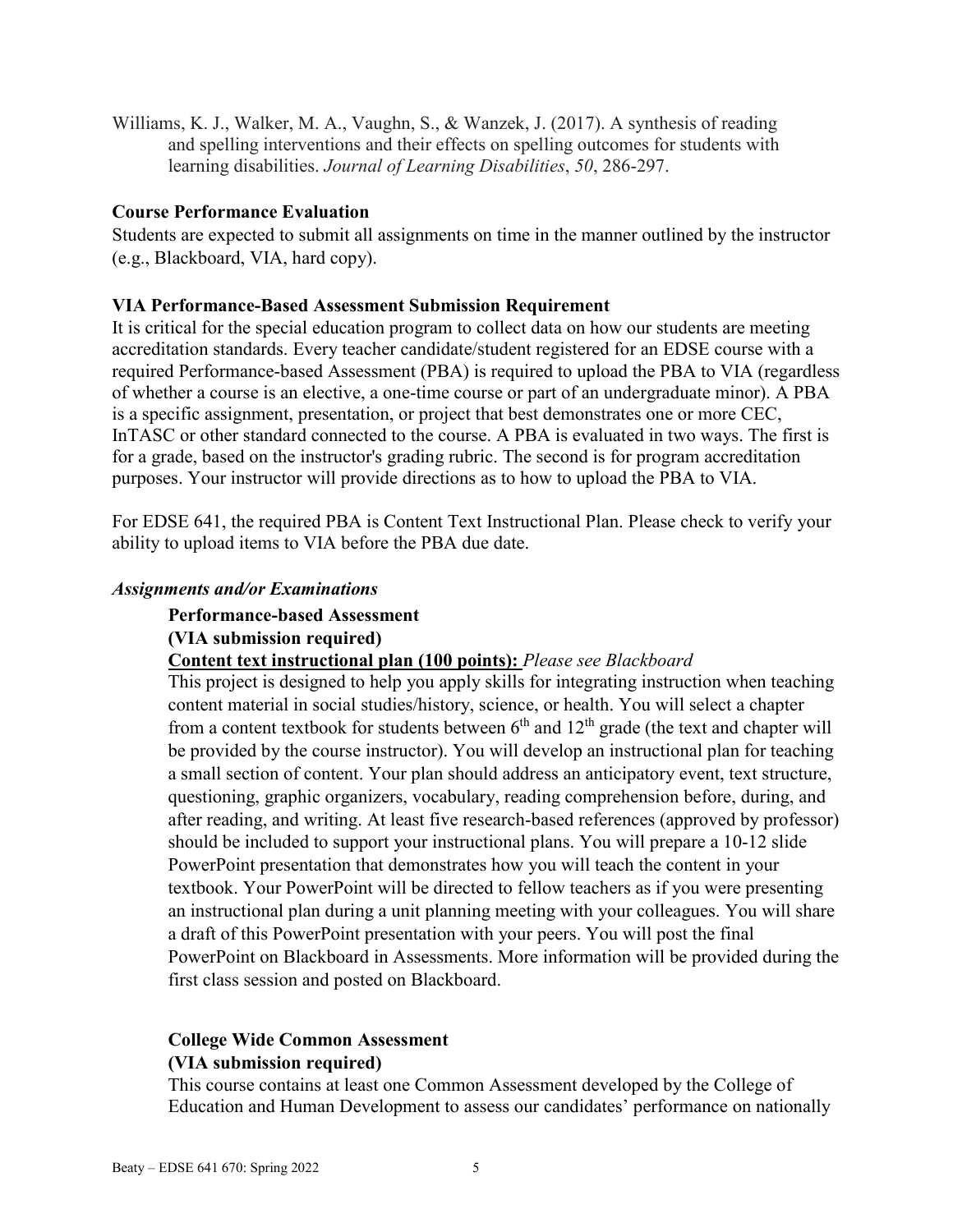accepted standards for beginning teachers (InTASC) and our programs' performance on national accreditation standards (CAEP).

Writing Intervention Project-*Please see Blackboard*

## **Writing Intervention Project (100 points):**

You will select a student with a disability who accesses the general education curriculum. Prior to beginning instruction, you will collect three written prompt responses from the identified student to establish a performance baseline.

Project overview: Using and applying curriculum-based measurement techniques, you will establish a baseline performance for the selected student. Based on data and consultation with the child's teacher (if you are not the child's teacher) and your course instructor, you will select a writing strategy intervention and develop a plan for teaching. *This writing strategy will need to be approved by the instructor before you begin planning lessons for your students.* The teaching lesson plans will highlight the stages of effective strategy acquisition and procedures for developing self-regulation. You will implement plans with the selected student. Performance data will be collected as you progress through lessons. A plan for fostering generalization and maintenance for the selected student will also be developed. It is important to note that this is NOT the same as CBM fluency models where a student gradually works toward a goal. In this model, students are expected to make significant gains immediately following instruction. For example, it is not uncommon for a student to go from writing two- or three-story parts during baseline to having all seven parts in a single writing prompt following instruction. At the end of the project, you will describe, "what worked well" and "what I would do differently next time" in a reflective summary. Components of the project will be reviewed in class as they become instructionally appropriate. More information for this project will be presented on the first night of class and posted on Blackboard.

## **Writing Intervention Project Scoring – All Components Are Mandatory**

| 3 points |
|----------|
| 3 points |
| 3 points |
| 3 points |
| 3 points |
| 3 points |
| 3 points |
| 3 points |
| 3 points |
| 3 points |
|          |

#### **Total points 30 points**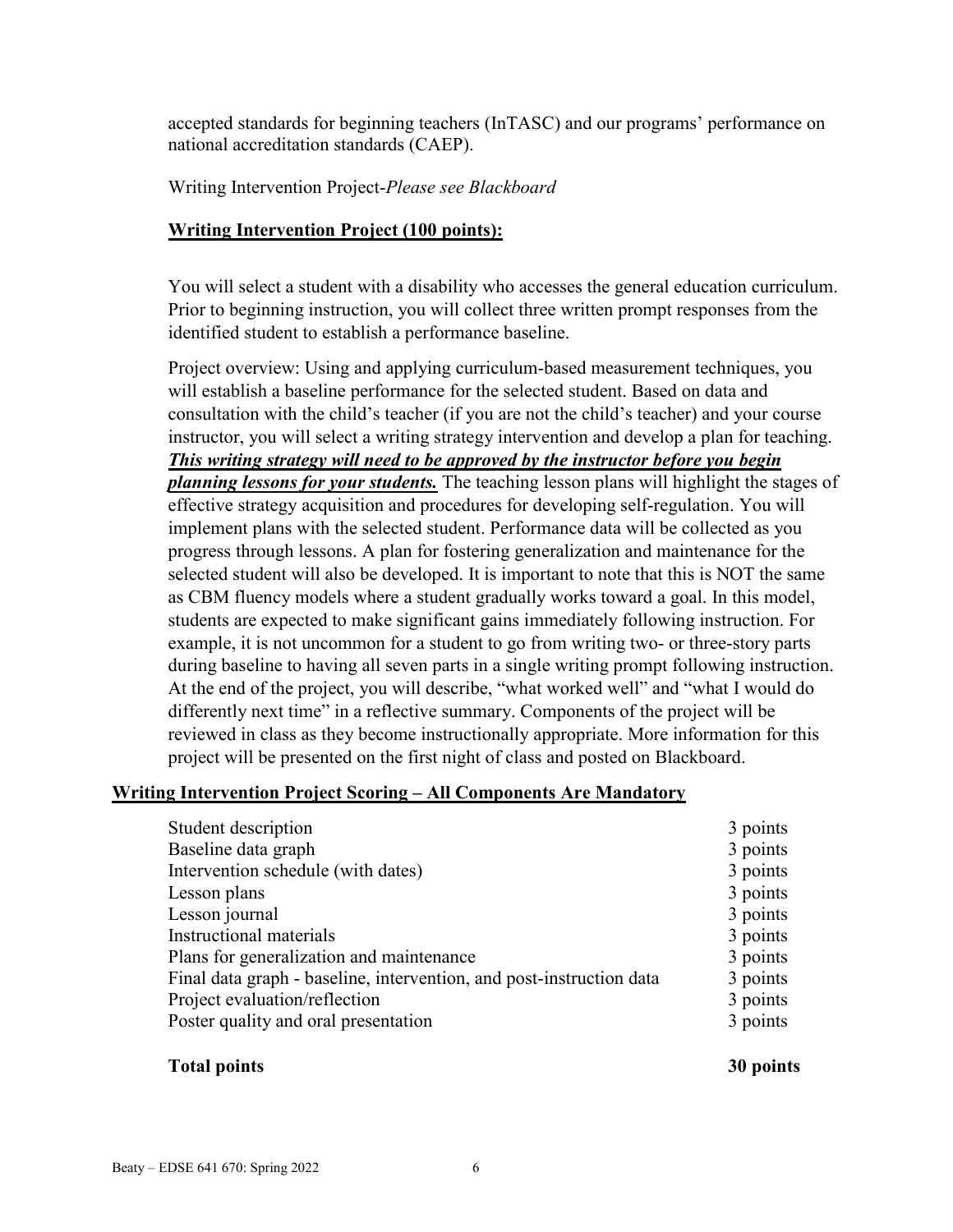## *Field Experience Requirement*

A field experience is a part of this course. A field experience includes a variety of early and ongoing field-based opportunities in which candidates may observe, assist, and/or teach. Field experiences may occur in off-campus settings, such as schools (CAEP, 2016). Below are REQUIRED PROCEDURES FOR ALL STUDENTS ENROLLED IN THS COURSE.

1. Complete the online EDSE Field Experience form. This online form will be sent to your GMU email from  $EDSEfld@gmu.edu$  on the first day of the semester. Click on the link and complete the form as soon as possible. ALL students should complete the required form, as this information is required by the state. Please direct any questions about the form to Dr. Kristen O'Brien at EDSEfld@gmu.edu.

· If you are arranging your own field experience because you are a full-time contracted school system employee and will complete the field experience at your worksite, you will be asked to specify the school at which you will be completing the field experience

· If you request a field experience placement, you will receive information via your GMU email about your assigned internship placement from the Clinical Practice Specialist in the College's TEACHERtrack Office. Check your GMU email regularly for important information regarding your field experience. Follow all instructions for the necessary Human Resource (HR) paperwork required to access the assigned field experience placement. Note that you may NOT arrange your own field experience placement.

2. View the EDSE Field Experience Introduction presentation. On the first week of classes and prior to representing George Mason in off-campus settings, your instructor will show a video presentation or provide a link to the presentation, which includes important information about the registration process for EDSE field experiences and tips for a successful field experience. After the presentation, sign the document provided by your instructor to indicate that you have watched the presentation and are aware of the EDSE field experience professionalism expectations.

3. Complete the GMU Experiential Learning Agreement packet (ELP). Mason requires all students completing off-campus field experiences in schools or other agencies to complete this packet. Once you have received your field experience placement, complete and submit this packet to the provided link.

4. Document your field experience hours. Your instructor may provide you with access to field experience documentation forms to use in documenting the hours and activities completed in your field experience placement. Your instructor will provide more directions on how to use and submit the documentation form.

5. Complete the field experience end-of-semester survey. Towards the end of the semester, you will receive an email from EDSEfld@gmu.edu with a link to an online survey. This brief survey asks you to report about important features of your field experience placement.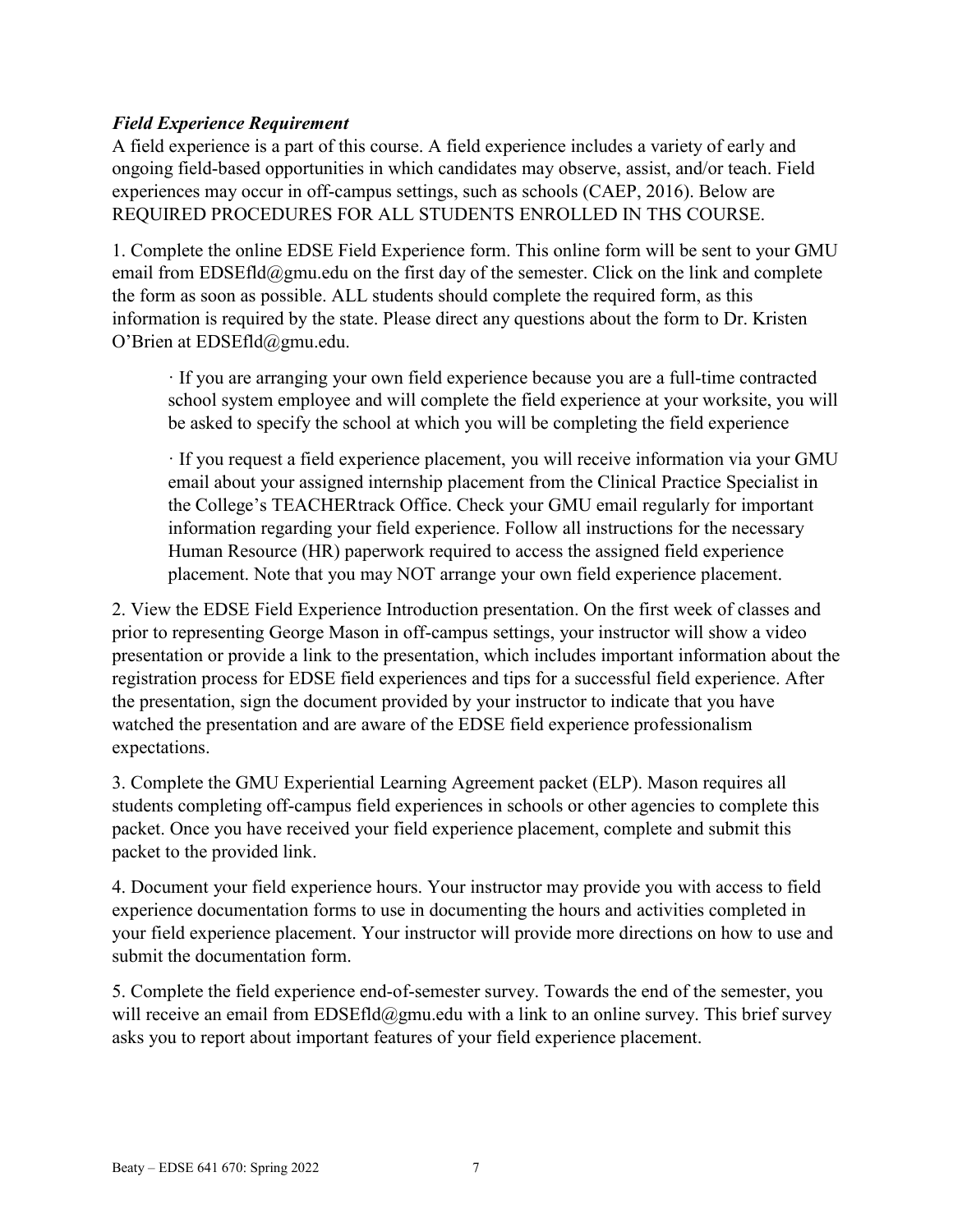#### *Other Assignments*

## **Content Text Instructional Plan Presentation & Peer Responses (3 points screencast development & posting; 3 points peer feedback)**

During the middle of the course, you will be asked to share/present your Content Text Instructional Plan and respond to peers on their presentations. For this semester, these presentations will be shared as 15-minute screencasts within our course BlackBoard Discussion Board. After all presentations are posted, everyone will have a chance to view at least 3 peer presentations and provide feedback via the Discussion Board following structured guidelines.

#### **Online Modules (2 @ 5 points each = 10 points):**

The majority of our classes will be face-to-face, in person meetings. However, two classes will be asynchronous, at which time you will be required to complete online modules during these asynchronous class times. Each module will have instruction and learning activities geared at helping enhance student understanding of course content and objectives. Module work will help students engage with core course ideas and develop application of these concepts as the larger course assignments are constructed throughout the course. Completed online module work will be submitted via Blackboard and graded for both completion and accuracy.

## **Research Article Summaries (2 @ 5 points each = 10 points):**

You will select 2 research-based articles from the list under Additional Readings and summarize each article using the Research Article Summary template shared in class. Within the articles listed, choose your 2 articles to summarize based on your personal education/teaching interests. The goal of completing these summaries is to practice reading and understanding research published in professional journals for supporting your own research and sharing with colleagues in the field.

## **Attendance/In-Class Learning Activities @ Synchronous Sessions (7 @ 2 points each = 14 points):**

Most of the class learning will occur in our face-to-face class meetings. During these face-to-face sessions, teacher candidates will be focused on developing their lesson planning, research skills, and knowledge of evidence-based practices in reading and writing. Since attendance is important to the course outcomes, teacher candidates will earn 1 point during each class session for being present, which includes being on time for class, participating within class activities and discussions, and being mentally present and available for learning during class time. The other 1 point earned point during each face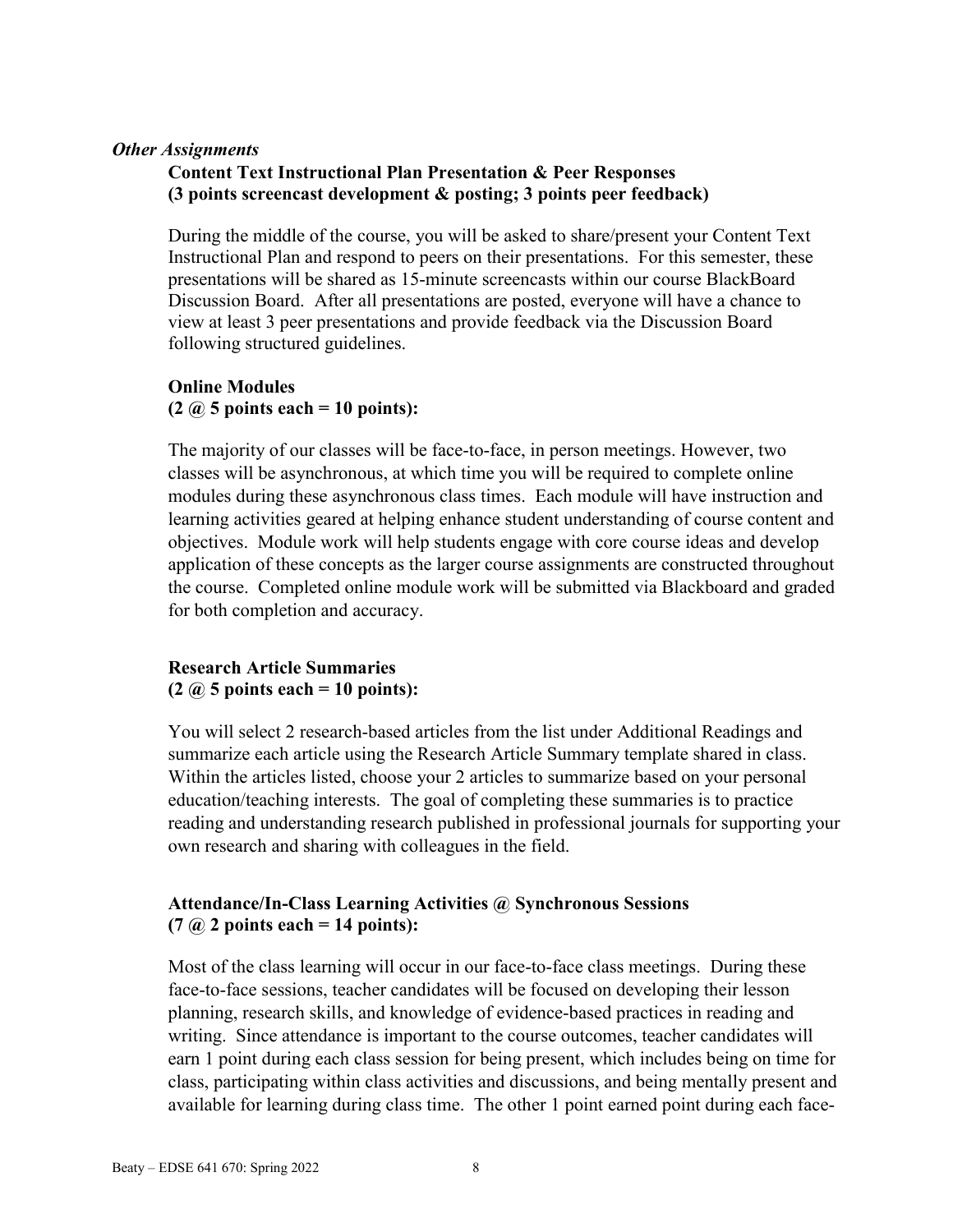to-face class meetings will be earned through successful and accurate completion of in class activities focused on the processing and application of class readings and objectives, as well as building understanding and skills targeted towards the accomplishment of course projects and learning outcomes.

#### **Assignment Summary**

Course grades are calculated by summing the points earned on assignments and dividing by the 100 total possible points. Grades are designed to indicate your success in completing assignments, not the level of effort you put into them.

#### *Assignment Summary*

| <b>Content Text Instructional Plan</b>                               | 30 points  |
|----------------------------------------------------------------------|------------|
| Content Text Instructional Plan Presentation and Peer Responses      | 6 points   |
| Writing Intervention                                                 | 30 points  |
| Research Article Summaries (2 $@$ 5 points each)                     | 10 points  |
| Online Modules $(2 \text{ } (\overline{a}) 5 \text{ points each})$   | 10 points  |
| Attendance/In-Class Learning activities (7 $\omega$ ) 2 points each) | 14 points  |
| <b>TOTAL</b>                                                         | 100 points |

## **Course Policies and Expectations**

## *Attendance/Participation*

Class attendance and participation are an important part of this class because of the technical nature of the information learned through the course. Attendance points are earned for each class to emphasize the importance of engaging in the learning activities and educational environment of the course. Students are expected to arrive on time, participate in all class discussions and activities, and stay until the end of class. Attendance will be maintained through the artifacts students produce and digitally submit during class through group and individual work. For full attendance credit during each class, students must not only attend the full class session, but actively participate, work cooperatively, and turn in high quality class products. If you are unable to make any class sessions during the semester, please contact the instructors by phone or e-mail **before** the class session where you will be absent. In the rare event of an emergency or severe sickness, each student is given 1 "grace" absence without a point penalty, **as long as the instructor is notified before the class session and in-class activities are completed on the student's own time and submitted.** In this case, it is still the student's responsibility to make arrangements to obtain notes, handouts, and lecture details from another student. *Attendance points missed for more than one absence or any absence without instructor contact before class will be considered on an individual and case by case basis based on appropriate student documentation!* Two or more unexcused absences may result in no credit for this course.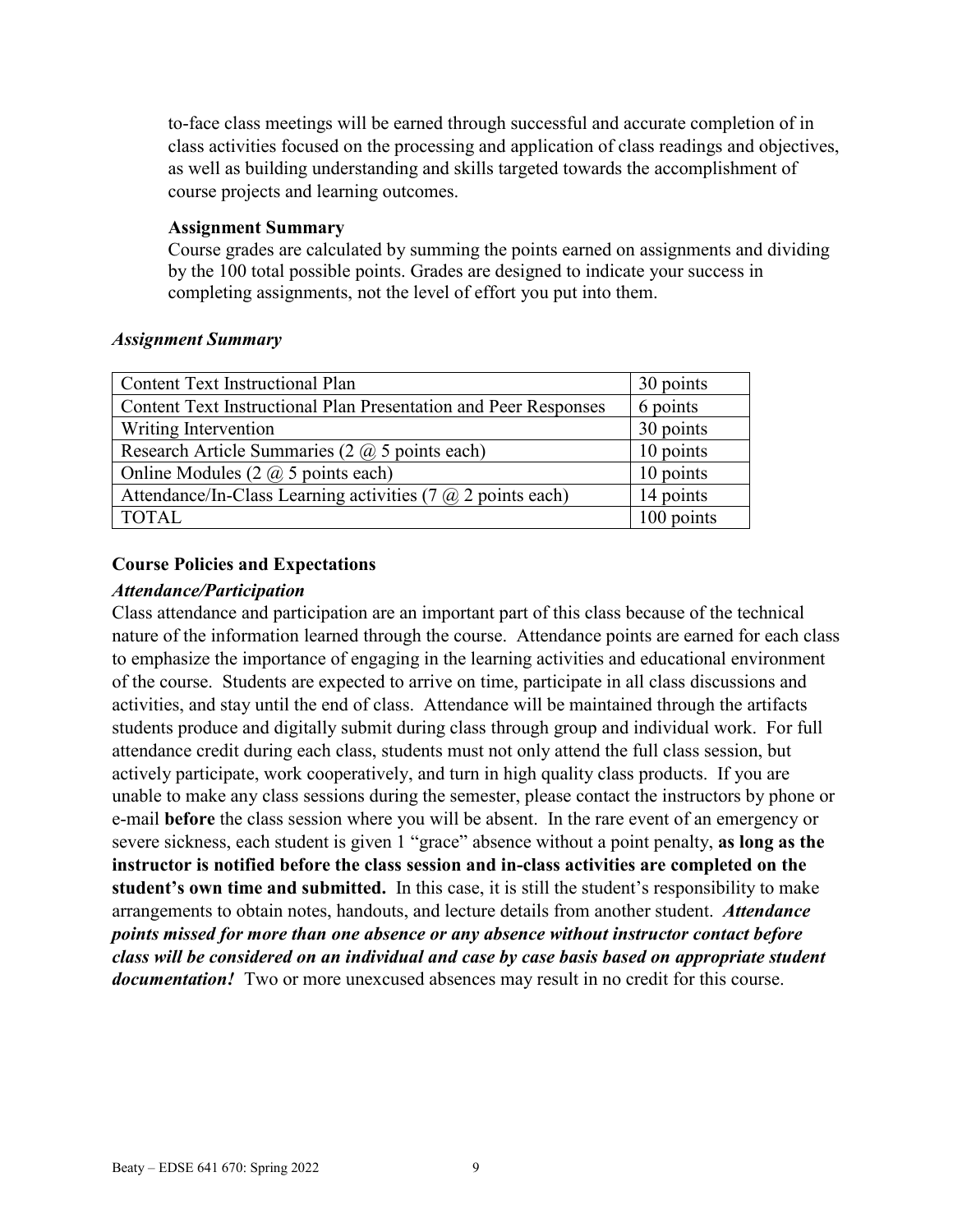## *Late Work*

**All assignments should be submitted** *on or before* **the assigned due date via BlackBoard.** In fairness to students who make the effort to submit work on time, total assignment points will be deducted from your grade for late assignments.

Late assignments will be accepted in the following manner, **except for the Writing Intervention Project which is due on the last night of class and will not be accepted any later than that date.** 

- $\Box$  5% point deduction up to 1 week late
- $\Box$  10% point deduction 1-2 weeks late
- $\sqrt{2}$  25% point deduction 2 weeks late up through last class before exam

## **Grading**

A  $95-100\%$ A-  $90-94\%$ B+ 87-89% B 80-86%  $C+ 77-79\%$  $C = 70-76%$ F 69% and below

**\*Note:** The George Mason University Honor Code will be strictly enforced. See [Academic](https://oai.gmu.edu/)  [Integrity Site](https://oai.gmu.edu/) [\(https://oai.gmu.edu/\)](https://oai.gmu.edu/) and [Honor Code and System](https://catalog.gmu.edu/policies/honor-code-system/)

[\(https://catalog.gmu.edu/policies/honor-code-system/\)](https://catalog.gmu.edu/policies/honor-code-system/). Students are responsible for reading and understanding the Code. "To promote a stronger sense of mutual responsibility, respect, trust, and fairness among all members of the George Mason University community and with the desire for greater academic and personal achievement, we, the student members of the university community, have set forth this honor code: Student members of the George Mason University community pledge not to cheat, plagiarize, steal, or lie in matters related to academic work." Work submitted must be your own new, original work for this course or with proper citations.

#### **Professional Dispositions**

Students are expected to exhibit professional behaviors and dispositions at all times. See Policies [and Procedures](https://cehd.gmu.edu/students/polices-procedures/) [\(https://cehd.gmu.edu/students/polices-procedures/\)](https://cehd.gmu.edu/students/polices-procedures/).

#### **Class Schedule**

\*Note: Faculty reserves the right to alter the schedule as necessary, with notification to students.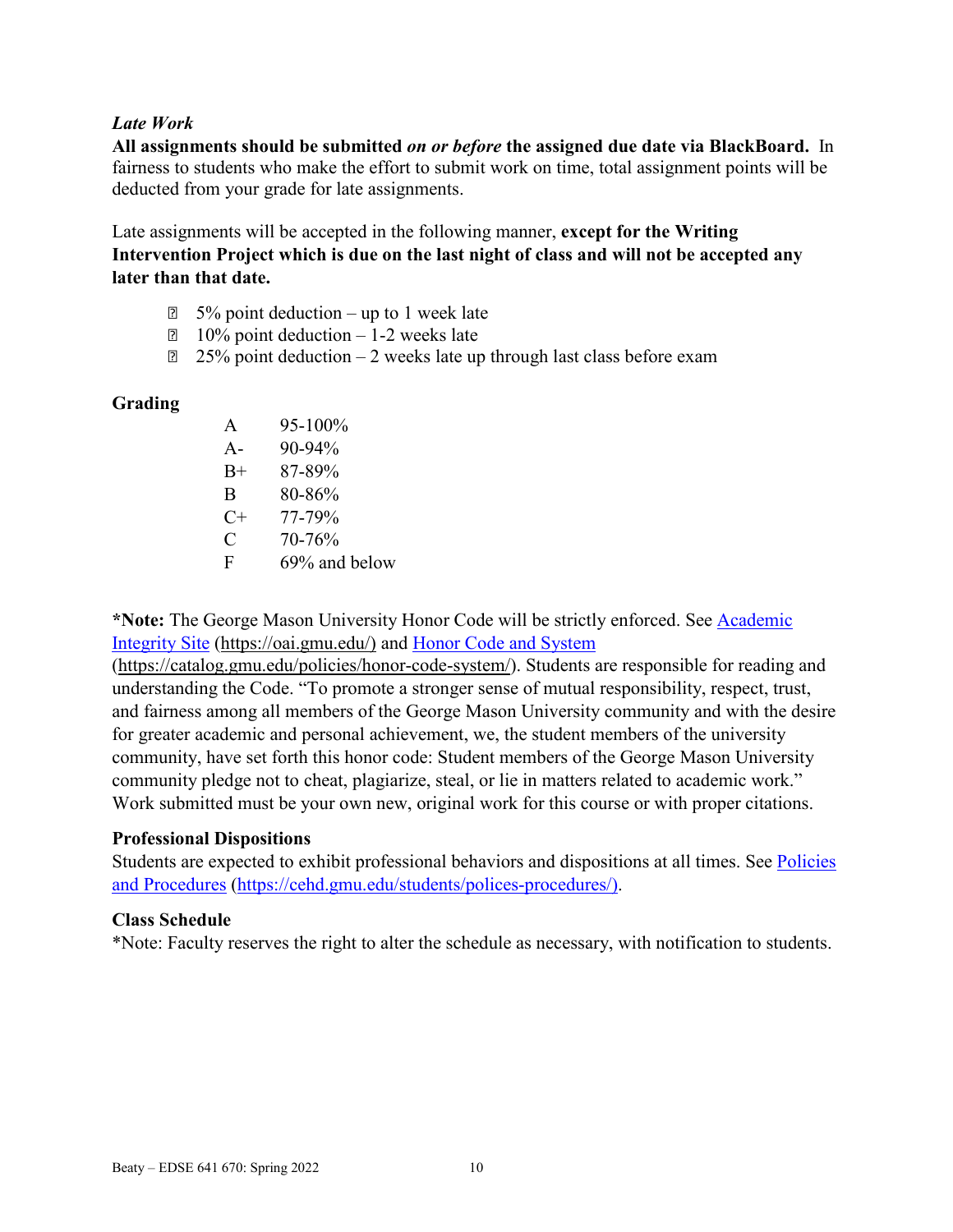| Week | <b>Topics</b>                                                                                                                                                                                              | <b>Readings Due</b>                                                                                                                                    | <b>Assignments Due</b>                                                              |
|------|------------------------------------------------------------------------------------------------------------------------------------------------------------------------------------------------------------|--------------------------------------------------------------------------------------------------------------------------------------------------------|-------------------------------------------------------------------------------------|
| 3/15 | Introductions<br>$\bullet$<br>Course Overview,<br>$\bullet$<br>Syllabus, & Blackboard<br>Review<br>Signature Assignment<br>٠<br>Information<br>Icebreaker                                                  | Ensure access for<br>$\bullet$<br>Blackboard for this<br>course                                                                                        |                                                                                     |
| 3/22 | Reading to Learn<br><b>Text Structure</b><br>Fluency<br>Questions and<br><b>Discussions</b>                                                                                                                | Vaughn & Bos: Ch. 8<br>$\bullet$<br>& 10<br>IRIS: Collaborative<br><b>Strategic Reading</b><br>Module                                                  |                                                                                     |
| 3/29 | Reading and Writing to<br>Learn<br>Reading and Writing<br>Strategies<br><b>Explicit Instruction</b><br>Vocabulary<br>Instruction                                                                           | Harris, Graham,<br>٠<br>Mason, & Friedlander:<br>Chapters $16 & 17$<br>Archer & Hughes: Ch.<br>$3 - Vocabulary$<br>Vaughn & Bos: Ch. 8<br>& 10         | <b>Research Article</b><br>Summary #1                                               |
| 4/5  | Reading to Learn<br>Graphic Organizers<br>$\bullet$<br><b>Writing Notes</b><br>$\bullet$<br>Comprehension<br>Strategies<br>Assessing<br>comprehension<br>***Asynchronous Online<br><b>Class Meeting***</b> | Harris, Graham,<br>$\bullet$<br>Mason, & Friedlander:<br>Chapters $16 & 17$<br>Archer & Hughes: Ch.<br>$3 - Vocabulary$<br>Vaughn & Bos: Ch. 8<br>& 10 | <b>Online Module #1</b>                                                             |
| 4/12 | Reading and Writing to<br>Learn<br>Vocabulary and<br><b>M</b> nemonics                                                                                                                                     | Mastropieri & Scruggs:<br>$\bullet$<br><b>Improving Attention</b><br>and Memory. (pp.283-<br>30I)                                                      | <b>Writing</b><br><b>Intervention</b><br><b>Project Approval</b><br><b>Deadline</b> |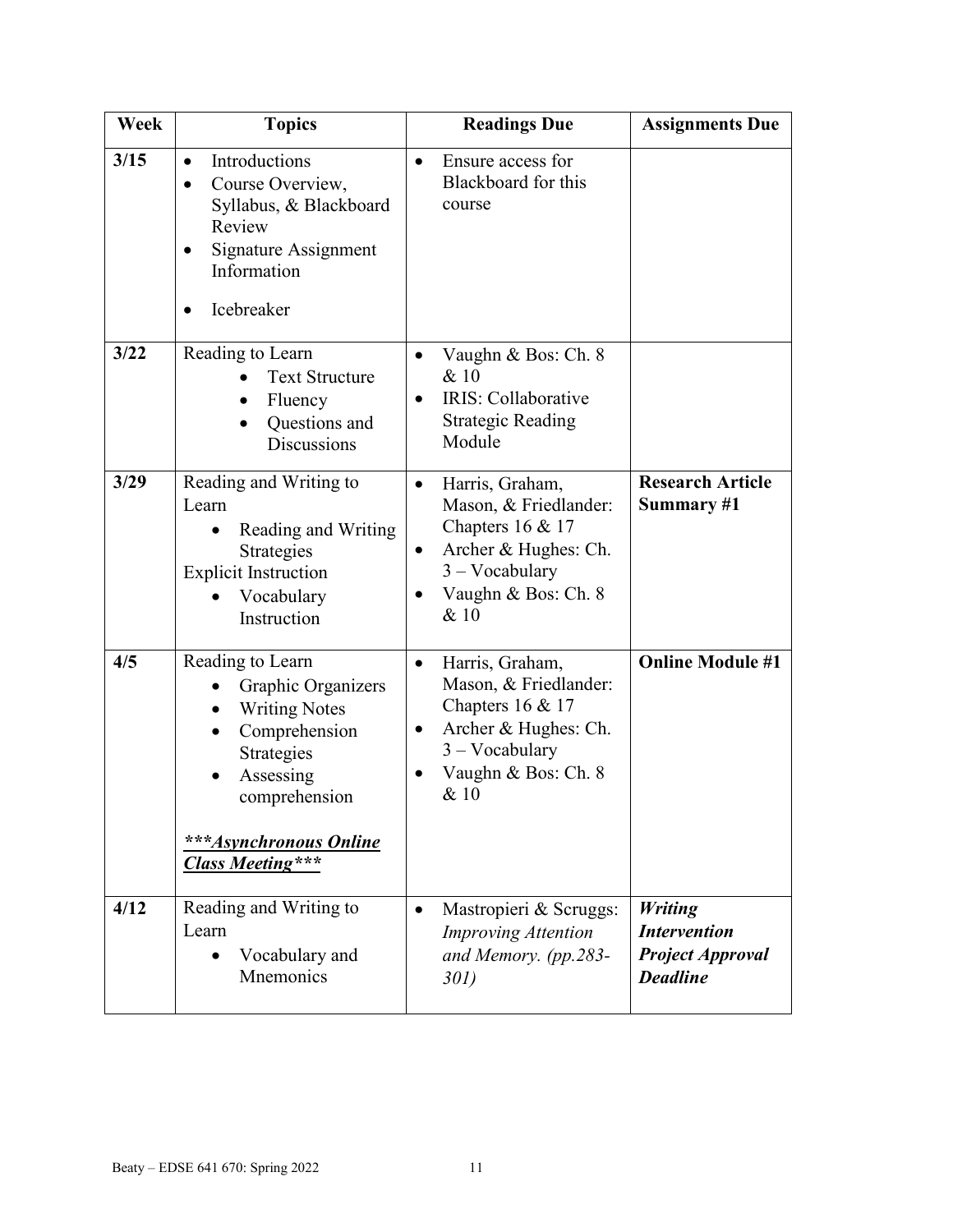| Week | <b>Topics</b>                                                                                                                                                       | <b>Readings Due</b>                                                                                                                                       | <b>Assignments Due</b>                                                 |
|------|---------------------------------------------------------------------------------------------------------------------------------------------------------------------|-----------------------------------------------------------------------------------------------------------------------------------------------------------|------------------------------------------------------------------------|
| 4/19 | Writing Instruction<br>Capitalization<br>Punctuation<br>Spelling<br><b>Explicit Instruction</b><br>What to teach<br>How to teach                                    | Vaughn & Bos: PP.<br>$\bullet$<br>293-296<br>Archer & Hughes: Ch.<br>$\bullet$<br>$4 - Designing$ Lessons                                                 | Context<br><b>Instruction Plan</b><br>Sharing $\&$<br><b>Feedbacks</b> |
| 4/26 | <b>Writing Instruction</b><br><b>Strategy Instruction</b><br>Self-regulation<br>Assessing written<br>expression                                                     | Harris, Graham,<br>$\bullet$<br>Mason, & Friedlander:<br>Chapters $1, 2, 3, \& 4$<br>Vaughn & Bos: pp. 36-<br>$\bullet$<br>45<br>Vaughn & Bos: Ch. 9<br>٠ |                                                                        |
| 5/3  | Writing Structures &<br>Genres<br>Sentences<br>Paragraphs,<br>Summaries, & Quick<br>Writes<br>Narrative Writing:<br>$\bullet$<br>Stories and<br><b>Biographies</b>  | Harris, Graham, Mason<br>$\bullet$<br>& Friedlander: Ch. 6 &<br>7<br>Vaughn & Bos: Ch. 9                                                                  | <b>Research Article</b><br>Summary #2                                  |
| 5/10 | Writing to Learn<br><b>Writing Persuasive</b><br>and Informative<br>Essays<br>***Asynchronous Online<br><b>Class Meeting***</b>                                     | Harris, Graham, Mason<br>$\bullet$<br>& Friedlander: Ch. 8, 9,<br>10, & 11                                                                                | <b>Online Module #2</b>                                                |
| 5/17 | Revising & Editing<br>Strategies<br>Sentence Combining<br>Writing Intervention<br>Check-in<br><b>Explicit Instruction</b><br><b>Independent Practice</b><br>Choices | Harris, Graham, Mason<br>$\bullet$<br>& Friedlander: Ch.12,<br>13, 14, 15<br>Archer & Hughes: Ch.<br>$\bullet$<br>8 - Independent<br>Practice             | Writing<br><b>Intervention</b><br><b>Project Due</b>                   |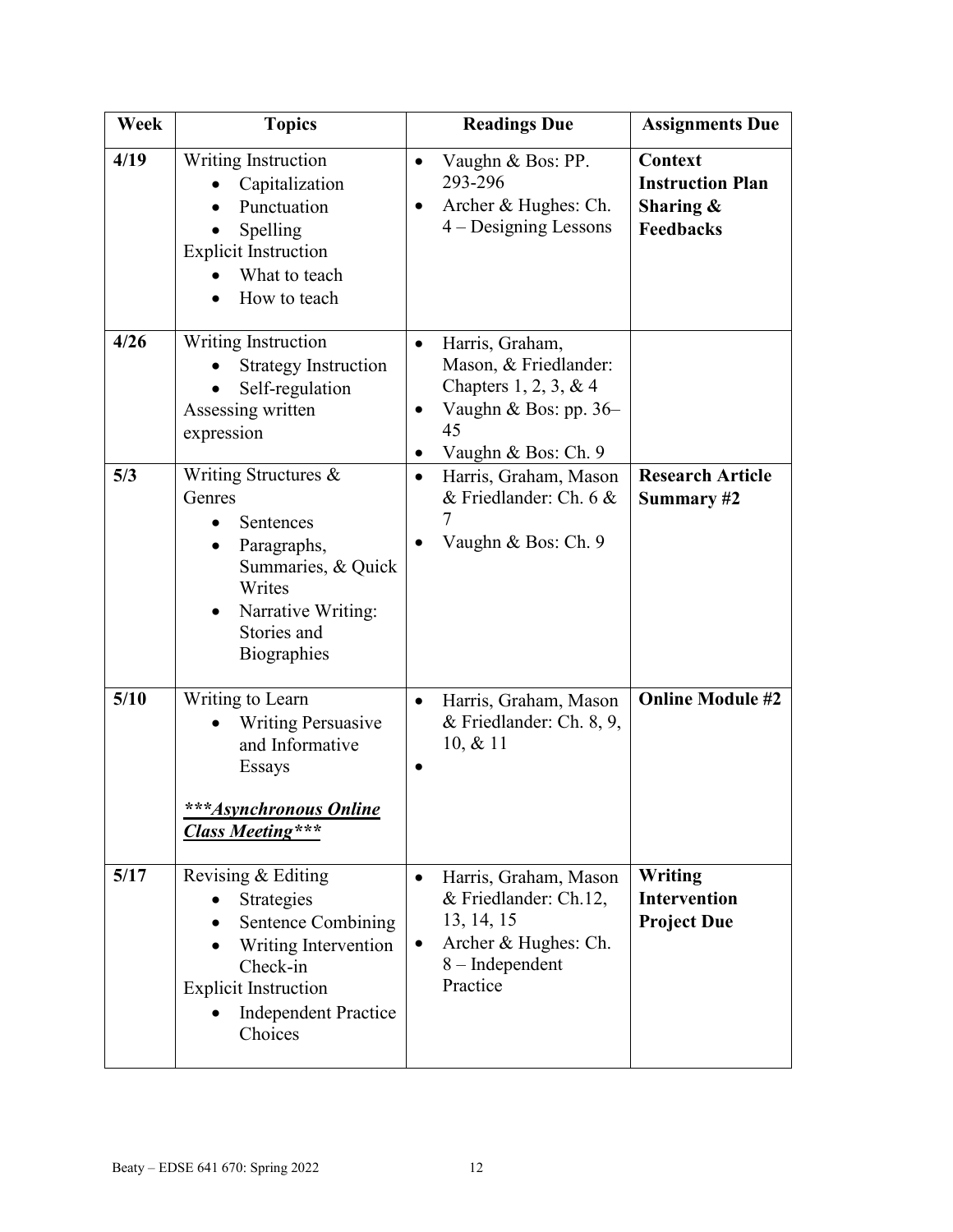## **Core Values Commitment**

The College of Education and Human Development is committed to collaboration, ethical leadership, innovation, research-based practice, and social justice. Students are expected to adhere to these principles: See [Core Values](http://cehd.gmu.edu/values/) [\(http://cehd.gmu.edu/values/\)](http://cehd.gmu.edu/values/).

## **GMU Policies and Resources for Students**

## *Policies*

- Students must adhere to the guidelines of the Mason Honor Code. See Honor Code and [System](https://catalog.gmu.edu/policies/honor-code-system/) [\(https://catalog.gmu.edu/policies/honor-code-system/\)](https://catalog.gmu.edu/policies/honor-code-system/).
- Students must follow the university policy for Responsible Use of Computing. See [Responsible Use of Computing](http://universitypolicy.gmu.edu/policies/responsible-use-of-computing/) [\(http://universitypolicy.gmu.edu/policies/responsible-use](http://universitypolicy.gmu.edu/policies/responsible-use-of-computing/)[of-computing/\)](http://universitypolicy.gmu.edu/policies/responsible-use-of-computing/).
- Students are responsible for the content of university communications sent to their Mason email account and are required to activate their account and check it regularly. All communication from the university, college, school, and program will be sent to students solely through their Mason email account.
- Students with disabilities who seek accommodations in a course must be registered with George Mason University Disability Services. Approved accommodations will begin at the time the written letter from Disability Services is received by the instructor. See [Disability Services](https://ds.gmu.edu/) [\(https://ds.gmu.edu/\)](https://ds.gmu.edu/).
- Students must silence all sound emitting devices during class unless otherwise authorized by the instructor.

## *Campus Resources*

- Support for submission of assignments to VIA should be directed to  $viahelp@gmu.edu$  or</u> [https://cehd.gmu.edu/aero/assessments.](https://cehd.gmu.edu/aero/assessments)
- Questions or concerns regarding use of [Blackboard](https://its.gmu.edu/knowledge-base/blackboard-instructional-technology-support-for-students/) should be directed to Blackboard [Instructional Technology Support for Students](https://its.gmu.edu/knowledge-base/blackboard-instructional-technology-support-for-students/) [\(https://its.gmu.edu/knowledge](https://its.gmu.edu/knowledge-base/blackboard-instructional-technology-support-for-students/)[base/blackboard-instructional-technology-support-for-students/\)](https://its.gmu.edu/knowledge-base/blackboard-instructional-technology-support-for-students/).

## **Notice of mandatory reporting of sexual assault, sexual harassment, interpersonal violence, and stalking:**

As a faculty member, I am designated as a "Non-Confidential Employee," and must report all disclosures of sexual assault, sexual harassment, interpersonal violence, and stalking to Mason's Title IX Coordinator per [University Policy 1202.](https://universitypolicy.gmu.edu/policies/sexual-harassment-policy/) If you wish to speak with someone confidentially, please contact one of Mason's confidential resources, such as the **Student Support and Advocacy Center (SSAC)** at 703-380-1434 or [Counseling and Psychological Services \(CAPS\)](https://caps.gmu.edu/) at 703-993-2380. You may also seek assistance or support measures from Mason's Title IX Coordinator by calling 703-993 8730, or emailing [titleix@gmu.edu.](mailto:titleix@gmu.edu)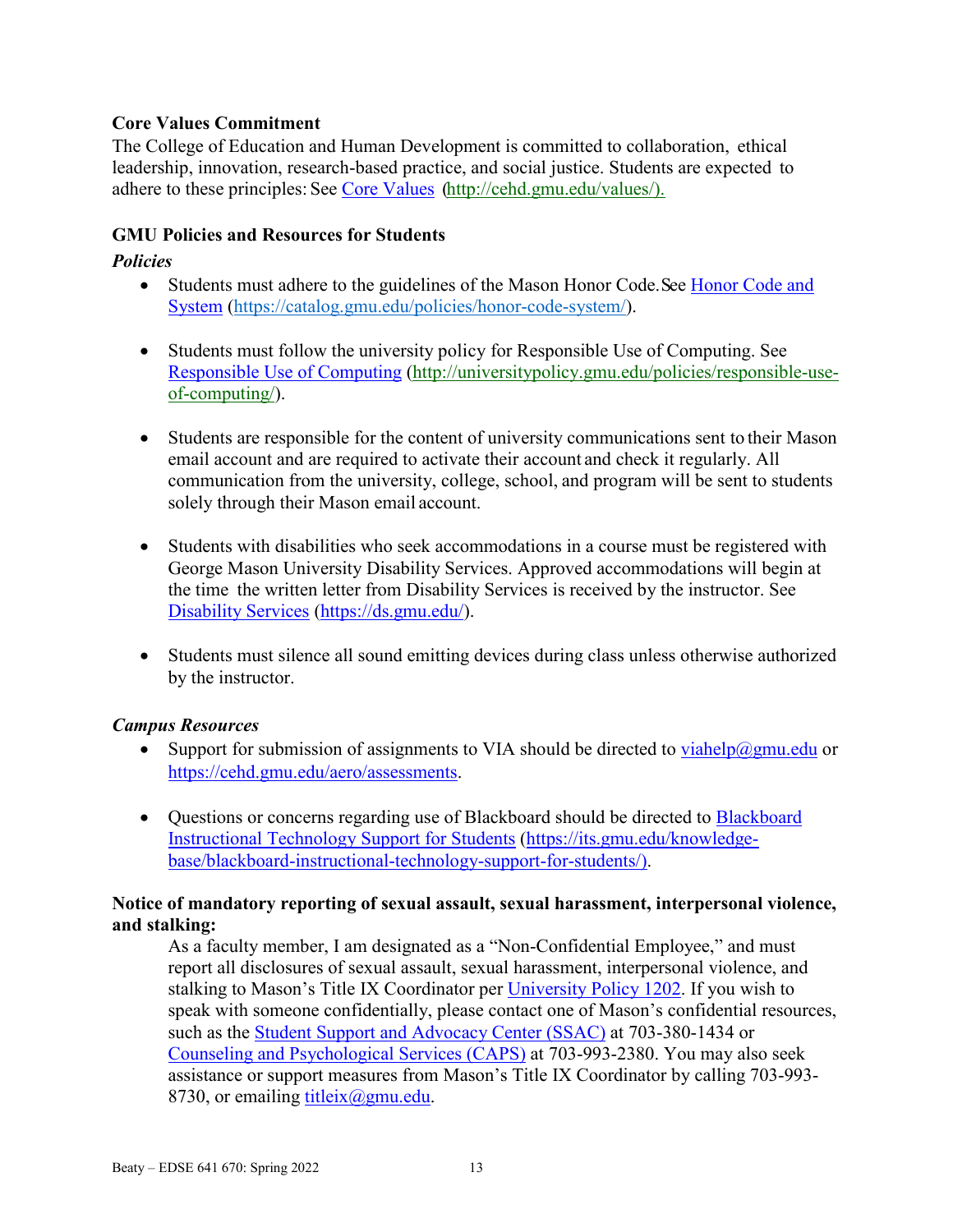**For additional information on the College of Education and Human Development, please visit our website [College of Education and Human Development](http://cehd.gmu.edu/) [\(http://cehd.gmu.edu/\)](https://cehd.gmu.edu/).**

## **Appendix**

|  |  | <b>Assessment Rubric(s) for Content Text Instructional Plan</b> |
|--|--|-----------------------------------------------------------------|
|  |  |                                                                 |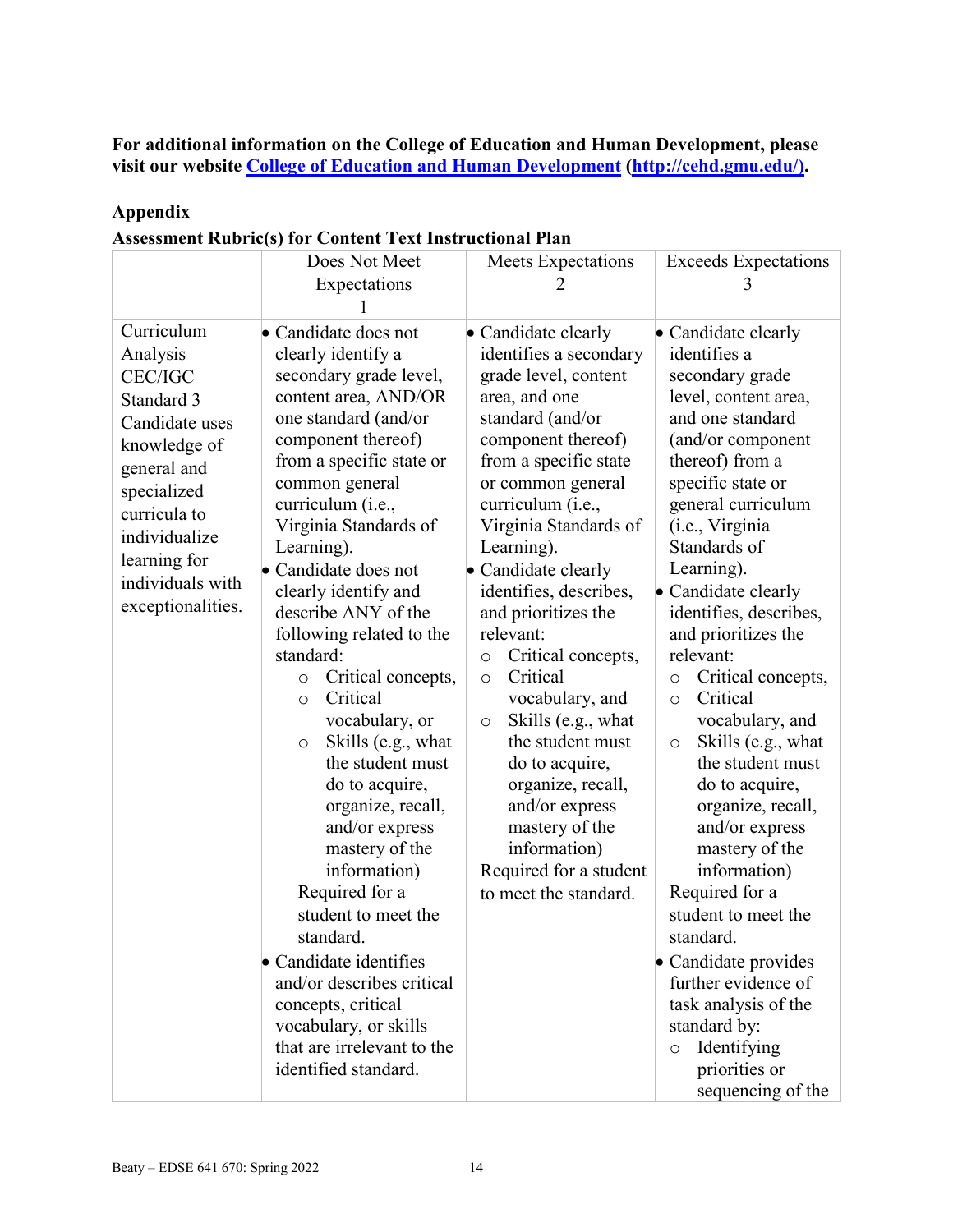|                              |                                            |                                        | critical content,<br>Identifying ways<br>$\circ$<br>to organize the<br>critical content,<br><b>OR</b><br>Identifying<br>$\circ$<br>sources of<br>specialized<br>materials,<br>curriculum, or<br>resources related<br>to the critical<br>content. |
|------------------------------|--------------------------------------------|----------------------------------------|--------------------------------------------------------------------------------------------------------------------------------------------------------------------------------------------------------------------------------------------------|
| Development of               | • Candidate develops a                     | • Candidate develops a                 | · Candidate develops                                                                                                                                                                                                                             |
| <b>Unit Planning</b>         | unit planning visual                       | unit planning visual                   | a unit planning                                                                                                                                                                                                                                  |
| Visual                       | organizer/power point                      | organizer/power                        | visual                                                                                                                                                                                                                                           |
| Organizer/Power              | presentation which<br>omits any of the     | point presentation<br>which:           | organizer/power                                                                                                                                                                                                                                  |
| Point                        | following:                                 | o makes explicit                       | point presentation<br>which:                                                                                                                                                                                                                     |
| Presentation                 | o make explicit                            | connections                            | o makes explicit                                                                                                                                                                                                                                 |
| <b>CEC/IGC</b>               | connections between                        | between prior                          | connections                                                                                                                                                                                                                                      |
| Standard 3<br>Candidate uses | prior knowledge and                        | knowledge and                          | between prior                                                                                                                                                                                                                                    |
|                              | future learning                            | future learning                        | knowledge and                                                                                                                                                                                                                                    |
| knowledge of                 | (scope and                                 | (scope and                             | future learning                                                                                                                                                                                                                                  |
| general and<br>specialized   | sequence);                                 | sequence),                             | (scope and                                                                                                                                                                                                                                       |
| curricula to                 | o make connections                         | o makes connections                    | sequence),                                                                                                                                                                                                                                       |
| individualize                | between essential                          | between essential                      | o makes connections                                                                                                                                                                                                                              |
| learning for                 | concepts;                                  | concepts,<br>$\circ$ identifies,       | between essential                                                                                                                                                                                                                                |
| individuals with             | o identify, prioritize<br>and sequence key | prioritizes and                        | concepts,<br>$\circ$ identifies,                                                                                                                                                                                                                 |
| exceptionalities.            | concepts from the                          | sequences key                          | prioritizes and                                                                                                                                                                                                                                  |
|                              | unit; and                                  | concepts from the                      | sequences key                                                                                                                                                                                                                                    |
|                              | $\circ$ identify questions                 | unit, and                              | concepts from the                                                                                                                                                                                                                                |
|                              | that students should                       | $\circ$ identifies questions           | unit, and                                                                                                                                                                                                                                        |
|                              | be able to answer at                       | that students                          | $\circ$ identifies                                                                                                                                                                                                                               |
|                              | the end of the unit to                     | should be able to                      | questions that                                                                                                                                                                                                                                   |
|                              | demonstrate deep                           | answer at the end                      | students should be                                                                                                                                                                                                                               |
|                              | understanding of the                       | of the unit to                         | able to answer at                                                                                                                                                                                                                                |
|                              | unit concepts.                             | demonstrate deep                       | the end of the unit                                                                                                                                                                                                                              |
|                              |                                            | understanding of<br>the unit concepts. | to demonstrate<br>deep                                                                                                                                                                                                                           |
|                              |                                            |                                        | understanding of                                                                                                                                                                                                                                 |
|                              |                                            |                                        | the unit concepts.                                                                                                                                                                                                                               |
|                              |                                            |                                        | • Candidate explicitly                                                                                                                                                                                                                           |
|                              |                                            |                                        | connects organizer                                                                                                                                                                                                                               |
|                              |                                            |                                        | components to state                                                                                                                                                                                                                              |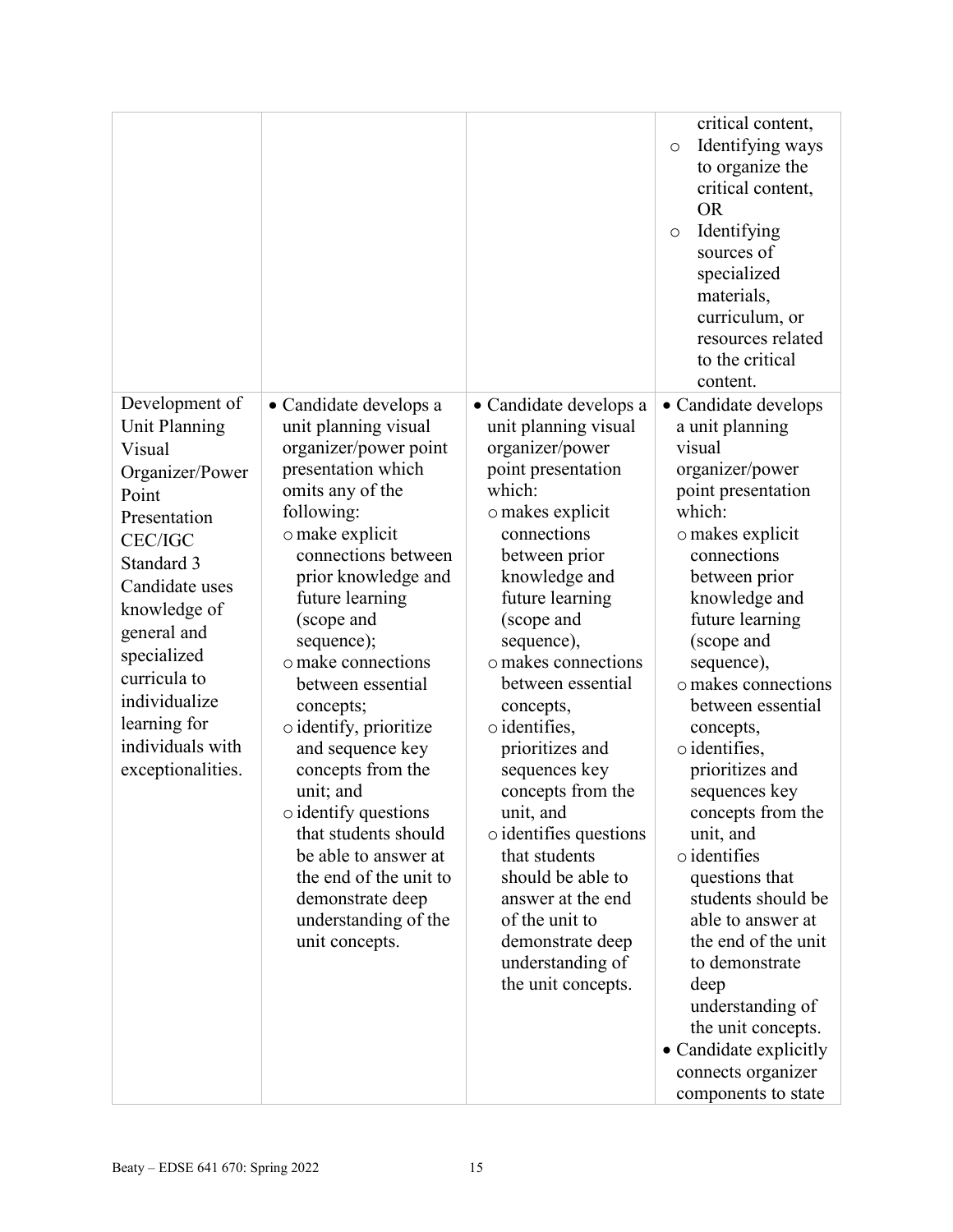|                                                                                                                                                                                                                                                      |                                                                                                                                                                                                                                                                                                                                                                                                                                                                                                                                                                                                                                                                                                                                                                                                     |                                                                                                                                                                                                                                                                                                                                                                                                                                                                                                                                                                                                                                                                                                                                                                                                                                     | standards or<br>provides for<br>enrichment.                                                                                                                                                                                                                                                                                                                                                                                                                                                                                                                                                                                                                                                                                                                                                                                               |
|------------------------------------------------------------------------------------------------------------------------------------------------------------------------------------------------------------------------------------------------------|-----------------------------------------------------------------------------------------------------------------------------------------------------------------------------------------------------------------------------------------------------------------------------------------------------------------------------------------------------------------------------------------------------------------------------------------------------------------------------------------------------------------------------------------------------------------------------------------------------------------------------------------------------------------------------------------------------------------------------------------------------------------------------------------------------|-------------------------------------------------------------------------------------------------------------------------------------------------------------------------------------------------------------------------------------------------------------------------------------------------------------------------------------------------------------------------------------------------------------------------------------------------------------------------------------------------------------------------------------------------------------------------------------------------------------------------------------------------------------------------------------------------------------------------------------------------------------------------------------------------------------------------------------|-------------------------------------------------------------------------------------------------------------------------------------------------------------------------------------------------------------------------------------------------------------------------------------------------------------------------------------------------------------------------------------------------------------------------------------------------------------------------------------------------------------------------------------------------------------------------------------------------------------------------------------------------------------------------------------------------------------------------------------------------------------------------------------------------------------------------------------------|
| Adaptation in<br>Unit Lessons<br><b>CEC/IGC</b><br>Standard 5<br>Candidate<br>selects, adapts,<br>and uses a<br>repertoire of<br>evidence-based<br>instructional<br>strategies to<br>advance learning<br>of individuals<br>with<br>exceptionalities. | • Candidate fails to do<br>any of the following:<br>identify essential<br>$\circ$<br>concepts and<br>vocabulary likely<br>to require<br>adaptation.<br>select and adapt<br>O<br>instructional<br>strategies and<br>materials according<br>to the interaction of<br>learners' academic<br>and social abilities,<br>attitudes, interests,<br>and values and the<br>demands of<br>instruction.<br>adapt lessons to<br>$\Theta$<br>include research<br>supported teaching<br>methods that focus<br>on teaching<br>essential concepts,<br>vocabulary and<br>content across the<br>general curriculum<br>AND/OR age and<br>ability appropriate<br>instruction and<br>specialized<br>instructional<br>strategies<br>appropriate to the<br>abilities and needs<br>of the learners with<br>exceptionalities. | • Candidate identifies<br>which essential<br>concepts and<br>vocabulary are likely<br>to require adaptation.<br>• Candidate selects<br>and adapts<br>instructional<br>strategies and<br>materials according<br>to the interaction of<br>learners' academic<br>and social abilities,<br>attitudes, interests,<br>and values and the<br>demands of<br>instruction.<br>• Candidate adapts<br>lessons to include<br>research supported<br>teaching methods<br>that focus on<br>teaching essential<br>concepts, vocabulary<br>and content across<br>the general<br>curriculum, age and<br>ability appropriate<br>instruction and<br>specialized<br>instructional<br>strategies<br>appropriate to the<br>abilities and needs of<br>the learners with<br>exceptionalities.<br>• Candidate integrates<br>task analysis into the<br>lessons. | • Candidate identifies<br>which essential<br>concepts and<br>vocabulary are<br>likely to require<br>adaptation.<br>• Candidate selects<br>and adapts<br>instructional<br>strategies and<br>materials according<br>to the interaction of<br>learners' academic<br>and social abilities,<br>attitudes, interests,<br>and values and the<br>demands of<br>instruction.<br>• Candidate adapts<br>lessons to include<br>research supported<br>teaching methods<br>that focus on<br>teaching essential<br>concepts,<br>vocabulary and<br>content across the<br>general curriculum,<br>age and ability<br>appropriate<br>instruction and<br>specialized<br>instructional<br>strategies<br>appropriate to the<br>abilities and needs<br>of the learners with<br>exceptionalities.<br>• Candidate integrates<br>task analysis into<br>the lessons. |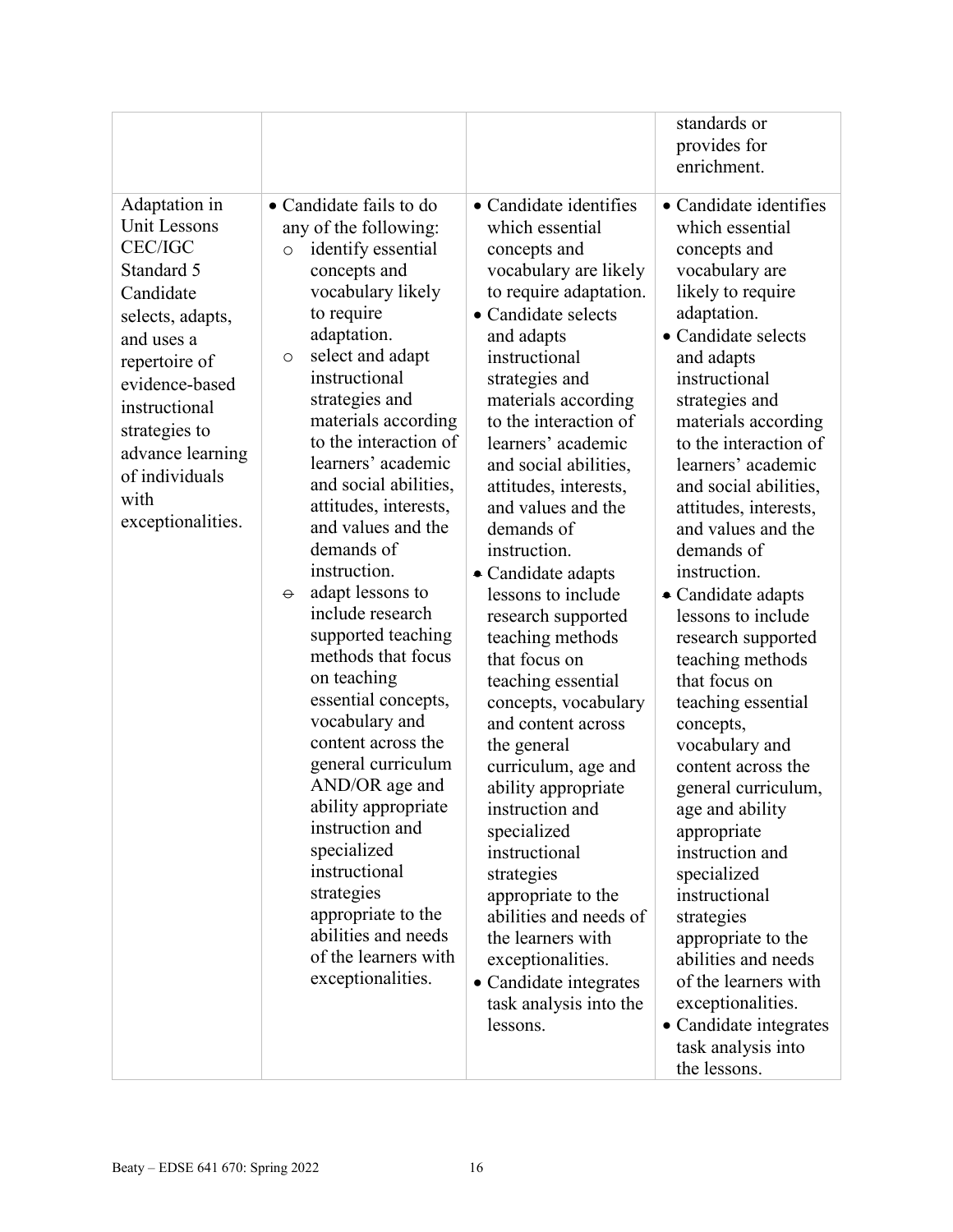|                                |                                                        |                                                      | • Candidate includes a<br>detailed and specific<br>rationale for the<br>changes<br>made/selection of<br>adaptations. |
|--------------------------------|--------------------------------------------------------|------------------------------------------------------|----------------------------------------------------------------------------------------------------------------------|
| Unit Plan<br>Development       | Candidate prepares<br>incomplete unit plans            | $\bullet$ Candidate prepares<br>comprehensive unit   | • Candidate prepares<br>comprehensive unit                                                                           |
| <b>CEC/IGC</b>                 | that fail to utilize a                                 | plans that                                           | plans that utilize a                                                                                                 |
| Standard 5                     | repertoire of evidence-                                | utilize a repertoire<br>$\circ$<br>of evidence-based | repertoire of<br>evidence-based                                                                                      |
| Candidate                      | based practices to<br>individualize instruction        | practices to                                         | practices to                                                                                                         |
| selects, adapts,               | and emphasize the                                      | individualize                                        | individualize                                                                                                        |
| and uses a                     | development,                                           | instruction, and                                     | instruction and                                                                                                      |
| repertoire of                  | maintenance, and                                       | emphasize the<br>$\circ$                             | emphasize the                                                                                                        |
| evidence-based                 | generalization of                                      | development,                                         | development,                                                                                                         |
| instructional<br>strategies to | knowledge and skills                                   | maintenance, and                                     | maintenance, and                                                                                                     |
| advance learning               | across environments                                    | generalization of                                    | generalization of                                                                                                    |
| of individuals                 | and settings.                                          | knowledge and<br>skills for an                       | knowledge and skills                                                                                                 |
| with                           | Candidate fails to focus<br>unit plans on teaching     | individual with an                                   | for an individual with<br>an exceptionality                                                                          |
| exceptionalities.              | essential concepts,                                    | exceptionality                                       | across environments                                                                                                  |
|                                | vocabulary, and content                                | across                                               | and settings.                                                                                                        |
|                                | across the general                                     | environments and                                     | Candidate focuses                                                                                                    |
|                                | curriculum AND/OR                                      | settings.                                            | unit plans on                                                                                                        |
|                                | include age and ability                                | • Candidate focuses                                  | teaching essential<br>$\circ$                                                                                        |
|                                | appropriate instruction                                | unit plans on                                        | concepts,                                                                                                            |
|                                | AND/OR use                                             | teaching essential<br>$\circ$                        | vocabulary, and                                                                                                      |
|                                | specialized instructional<br>strategies appropriate to | concepts,<br>vocabulary, and                         | content across the<br>general                                                                                        |
|                                |                                                        |                                                      |                                                                                                                      |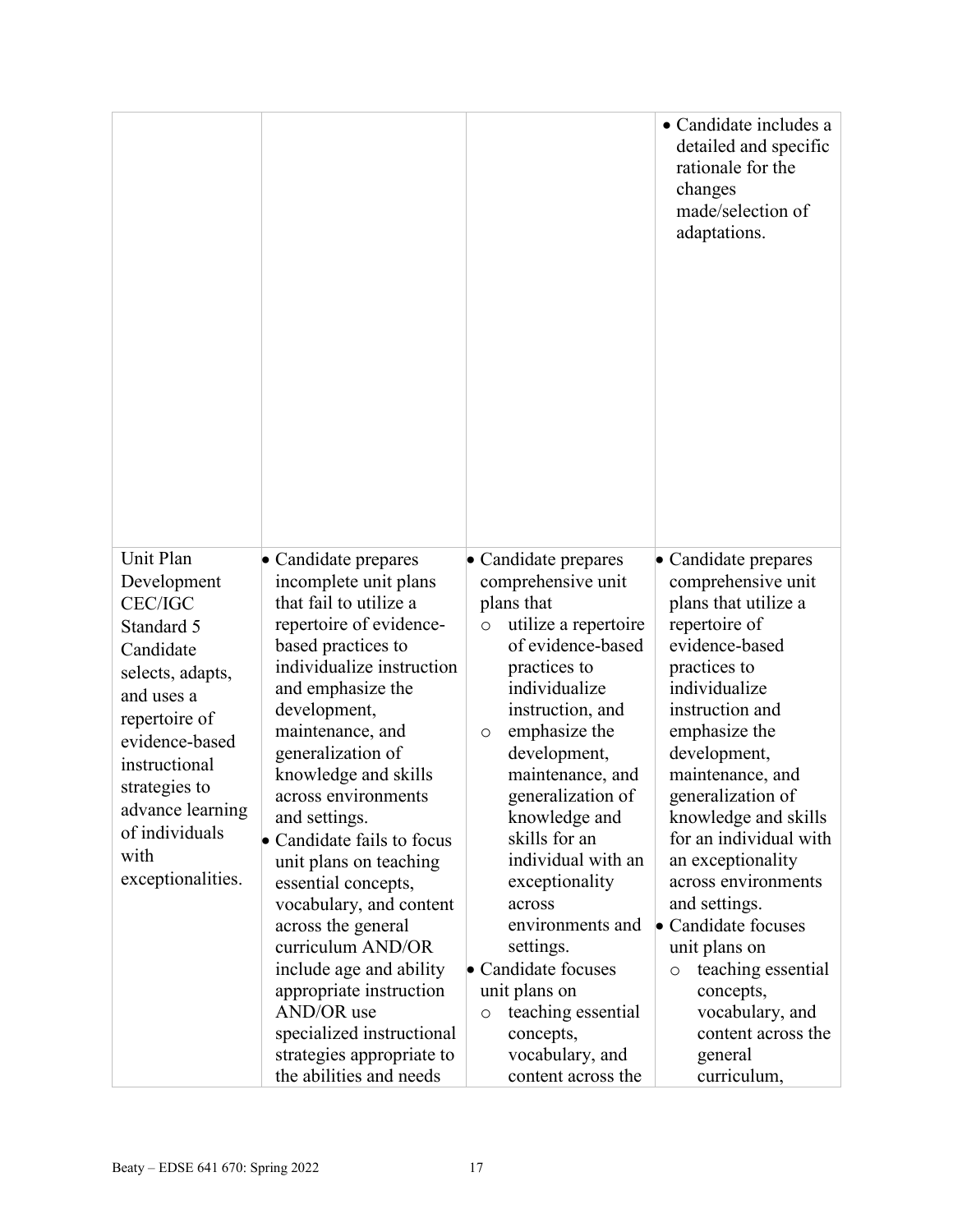|                  | of the learners with  | general               | including age and<br>O                     |
|------------------|-----------------------|-----------------------|--------------------------------------------|
|                  | exceptionalities.     | curriculum,           | ability                                    |
|                  |                       | includes age and<br>O | appropriate                                |
|                  |                       | ability appropriate   | instruction and                            |
|                  |                       | instruction and       | using specialized<br>$\circ$               |
|                  |                       | uses specialized<br>O | instructional                              |
|                  |                       | instructional         | strategies                                 |
|                  |                       | strategies            | appropriate to the                         |
|                  |                       | appropriate to the    | abilities and                              |
|                  |                       | abilities and needs   | needs of an                                |
|                  |                       | of the individual     | individual with                            |
|                  |                       | with an               | an exceptionality.                         |
|                  |                       | exceptionality.       | • Candidate integrates                     |
|                  |                       | Candidate             | task analysis and                          |
|                  |                       | integrates            | instructional or                           |
|                  |                       | instructional or      | assistive technology                       |
|                  |                       | assistive technology  | into the unit plans, as                    |
|                  |                       | into the unit plans.  | appropriate.                               |
|                  |                       |                       | Candidate includes                         |
|                  |                       |                       | clear plans for                            |
|                  |                       |                       | connecting the                             |
|                  |                       |                       | concepts from one                          |
|                  |                       |                       | lesson to the next.                        |
|                  |                       |                       | • Candidate provides<br>elaboration on the |
|                  |                       |                       | instructional                              |
|                  |                       |                       | strategies with                            |
|                  |                       |                       | explicit scholarly                         |
|                  |                       |                       | plans, materials, or                       |
|                  |                       |                       | links to future                            |
|                  |                       |                       | lessons.                                   |
| Assessments      | • Candidate fails to  | • Candidate describes | • Candidate describes                      |
| <b>CEC/IGC</b>   | develop two different | and provides original | and provides                               |
| Standard 4       | assessments that      | sample questions for  | original sample                            |
| Candidate uses   | accommodate the       | two different         | questions for two                          |
| multiple methods | unique abilities and  | assessments for the   | different                                  |
| of assessment    | needs of individuals  | unit that             | assessments for the                        |
| and data sources | with exceptionalities | 1. ONE:<br>$\circ$    | unit that                                  |
|                  |                       | evaluates             | 1. ONE:<br>$\circ$                         |
| in making        | <b>OR</b>             | instruction of the    | evaluates                                  |
| educational      | • Candidate fails to  | stated learning       | instruction of the                         |
| decisions.       | develop two different | objectives            | stated learning                            |
|                  | assessments that      | 2. TWO:<br>$\circ$    | objectives for                             |
|                  | effectively evaluate  | Monitors              | reading and                                |
|                  | students' learning of | progress of an        | writing about                              |
|                  | the stated objectives | individual with       | content material                           |